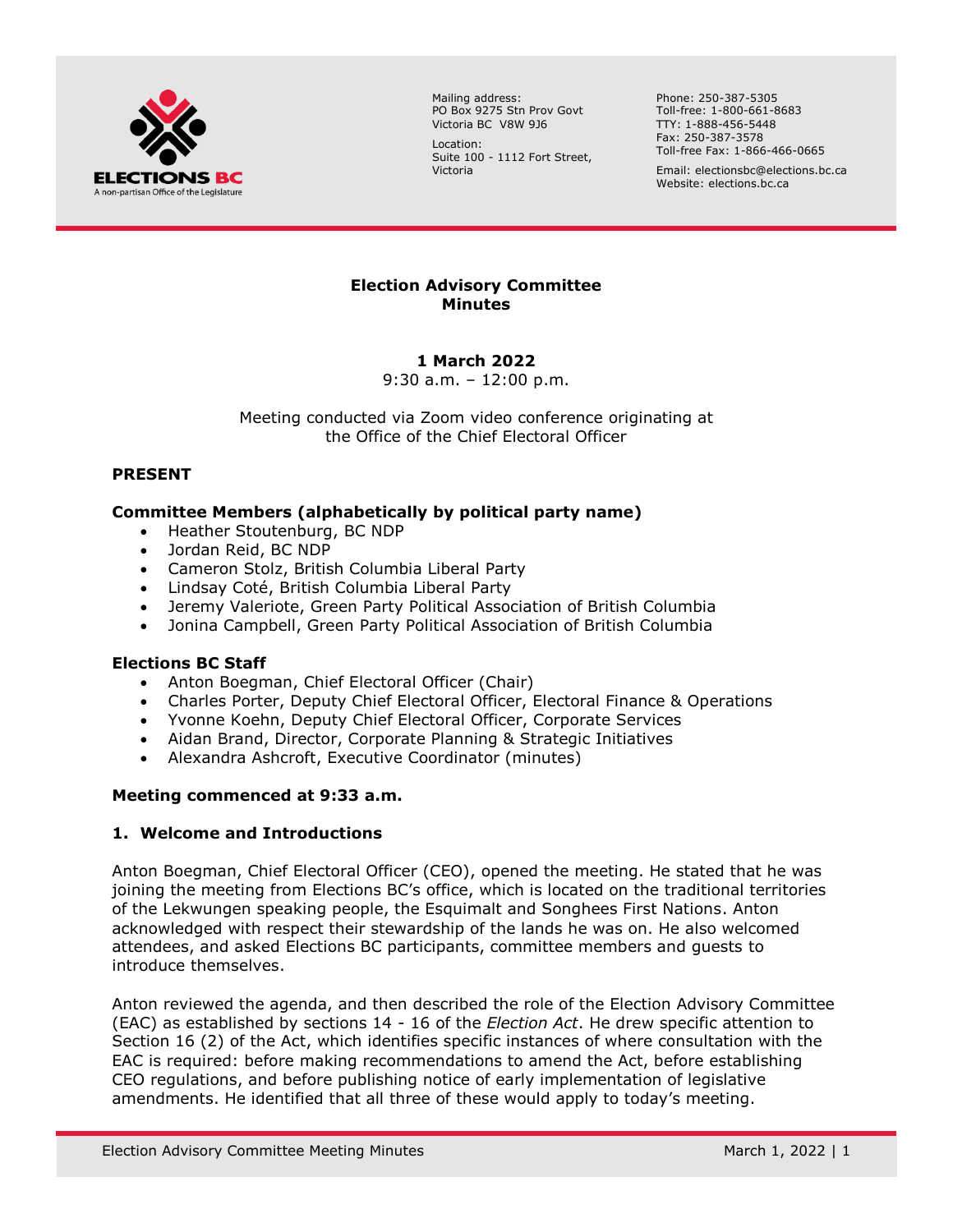## **2. Recommendations for legislative change following October 24, 2020 Provincial General Election**

Anton provided background information about the 2020 Provincial General Election as it was unlike any other in British Columbia's history. The election was held on short notice during the COVID-19 pandemic and during a province-wide state of emergency. Voting places operated under pandemic response protocols and an unprecedented number of voters voted by mail. Furthermore, for the first time, more voters voted at advance voting and by mail than on election day. Despite significant administrative challenges, the election was safe, secure, and accessible thanks to the tremendous efforts from election officials, voters, and political participants across the province.

Anton also informed members that following each election, Elections BC conducts a comprehensive post-event review. The review includes surveying key stakeholders, as well as carrying out a detailed internal review to identify what went well and what could be improved. Some of the improvements identified from the 2020 Provincial General Election can be accomplished administratively, while others require legislative change.

Following this explanation, Anton provided context to the 2020 post-event review, which was shaped by two key factors. First, Elections BC had just received the significant and historic amendments to the *Election Act* in 2019. While these changes had not been fully implemented for a provincial election, any new recommendations resulting from the review of the 2020 election have to integrate with the 2019 amendments. Second, assessment and analysis had to be focused in order to ensure recommendations address issues that are expected in the future, rather than a reaction to the unique circumstances of the 2020 election.

Based on the review of the 2020 election, Elections BC identified two priority recommendations, as well as a number of technical recommendations for legislators to consider.

Anton then began presenting the recommendations, starting with the first priority recommendation which is aimed at improving the accessibility, efficiency, and integrity of the vote-by-mail process. The tremendous vote-by-mail increase in 2020 was driven by several factors including health and safety reasons, convenience, and voter familiarity with the vote-by-mail process. It remains to be seen whether interest in voting by mail will remain at the high level seen in 2020. Regardless, a number of key enhancements can be made to improve the efficiency of vote by mail processes, to increase accessibility and service levels to voters, and to enhance electoral integrity.

One of the recommended enhancements is to modernize how voters prove their identity when voting by mail. The legislation establishes a number of integrity checks in the current vote-by-mail process. Voters sign a declaration that confirms their identity and eligibility to vote and a different individual witnesses this declaration. Voters who register in conjunction with voting by mail, or who need to update their registration to a different electoral district, must also prove their identity and residential address by including physical photocopies of acceptable ID in their returned vote-by-mail package. These methods were problematic during the election as both of these authentication methods have been in place since the mid-1990s, before the development and widespread adoption of secure digital technologies.

Instead of providing a witness signature, voters can provide their birthdate on their voteby-mail package to confirm their identity. This is an international best practice that has been integral to past provincial vote-by-mail events. Using a birthdate as a shared secret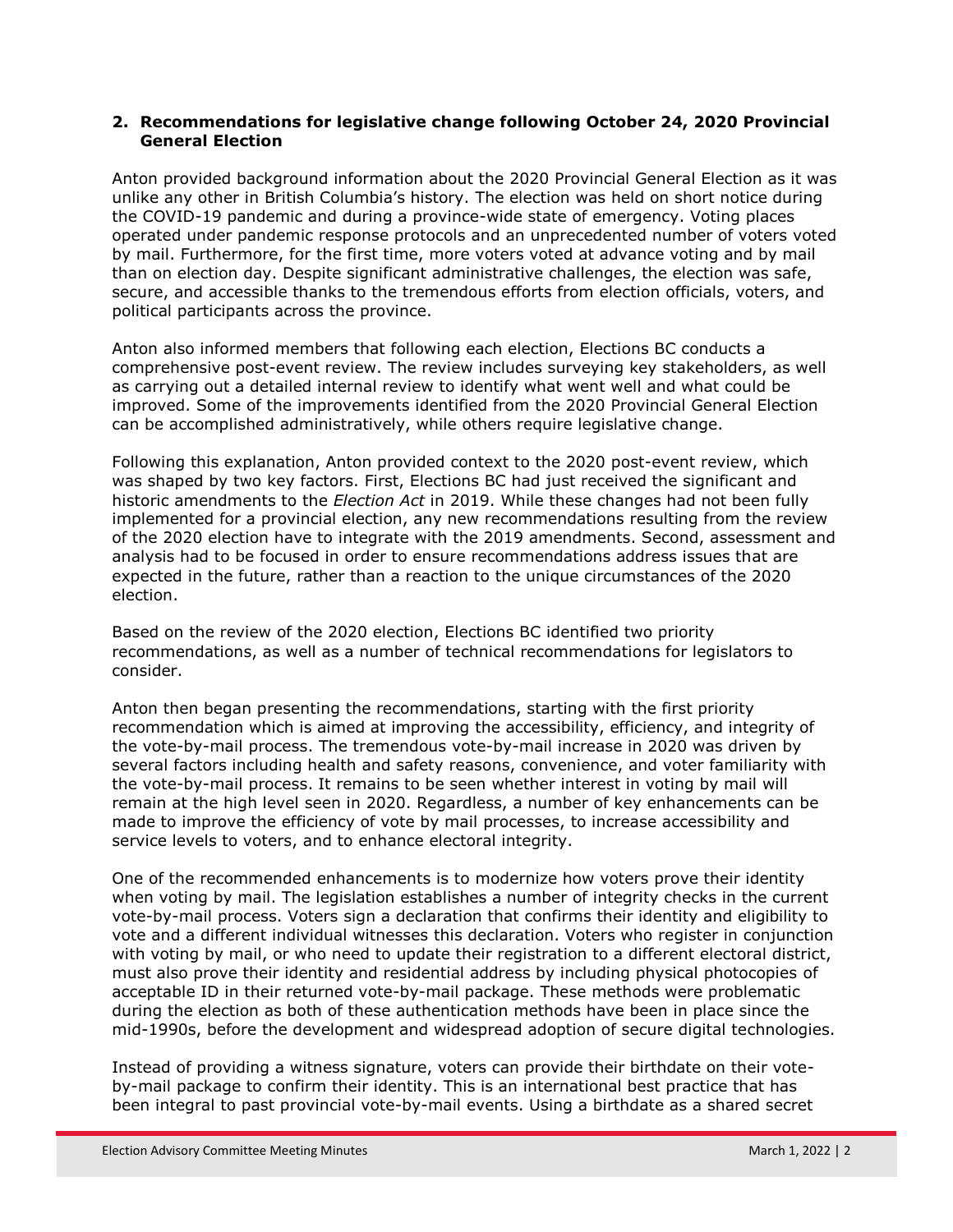allows Elections BC to efficiently confirm a voter's identity, ensure they only vote once, and prevent an individual from voting using another voter's voting package. This model was used in 2020 under a CEO Order, because securing a witness signature went against public health requirements for many voters during the pandemic. Given the model's success, Elections BC is recommending that the use of a voter's birthdate as a means of proving identity should replace the current requirement of providing a witness signature on vote-bymail packages.

Following that explanation, Anton described another recommended vote by mail enhancement based on the 2020 election. In 2020, the requirement for voters who were registering or updating their information to provide physical photocopies of acceptable identification proved to be challenging. While this method was workable, it was administratively burdensome for voters and for Elections BC officials. Physical copies of identification documents had to be reviewed manually as a part of the package screening process, which was inefficient and increased package processing times. Furthermore, access to a photocopier or printer is not universal and pandemic conditions exacerbated this barrier.

Given that a number of secure digital solutions exist, Elections BC is recommending that the CEO be given the authority to establish identity verification requirements for vote by mail. This would include the ability for voters to prove their identity and residential address digitally when they request a vote-by-mail package online, eliminating the need to provide physical copies of documents.

Anton also presented the recommendation to improve the accessibility of vote-by-mail by providing voters with more options for returning their vote-by-mail package. Currently, voters can only return their vote-by-mail package by mail or in person at a district electoral office. In 2020 because of the unprecedented use of vote-by-mail, voters had both of these options, as well as the opportunity to return their vote-by-mail package in person at any voting place or Service BC location. These additional channels were established through emergency CEO order, and were particularly beneficial for voters who requested their package late in the campaign, when it was too late to return their package by mail. To ensure this accessibility is maintained, Elections BC recommends that voters be allowed to return their voting package to any voting place in the province, as well as defined locations (such as Service BC centres) that can be specified by the CEO. Consequentially, in order to enable implementation of these changes, Elections BC is also recommending that election officials be able to process vote-by-mail packages "as soon as possible" rather than "immediately upon receipt" as the Act currently requires.

Additional vote-by-mail enhancement recommendations discussed by Anton included formalizing a process for the correction of inadvertent errors that would otherwise disfranchise voters, establishing a custom write-in ballot for vote-by-mail, and establishing a definition for when a voter has "cast" their vote-by-mail ballot.

The overall error rate for mail-in ballots in 2020 was extremely low, but voters do make mistakes when voting by mail. Voting by mail is an unsupervised voting opportunity, in which there is no opportunity for election officials to fix inadvertent errors made by voters when completing their package. Elections BC successfully piloted a correction process in two previous provincial vote-by-mail events, and it is a best practice internationally with respect to vote-by-mail.

Allowing voters to correct a mistake on their voting package would be a beneficial enhancement to the vote-by-mail process. For example, if a voter forgot to include their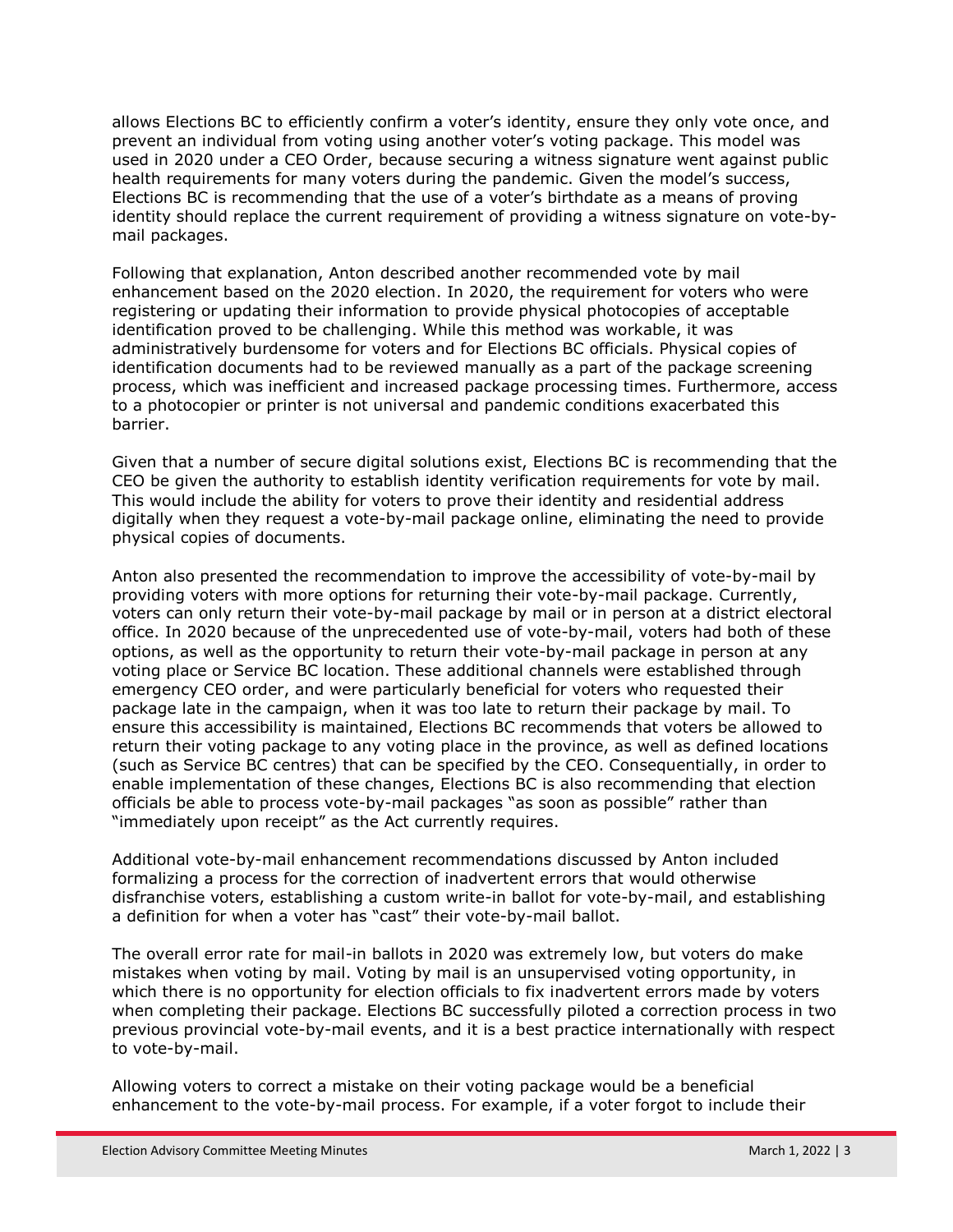birthdate, or forgot to sign their certification envelope, after receipt Elections BC could contact them to offer an opportunity to provide the necessary information to ensure their vote could be considered. To ensure Elections BC can count as many ballots as possible, Elections BC is recommending the Act be amended to establish a formal correction process for incorrectly completed vote-by-mail packages and certification envelopes.

The final vote-by-mail recommendations presented also address issues identified in 2020 that have broad application in future elections.

Anton expressed that creating a custom ballot and instructions for vote-by-mail is an important part of accessibility. Voters voting by mail have different information needs, are required to complete different steps, and are not instructed and supervised by election officials. Therefore, Elections BC's recommendation is to provide the CEO with the authority to set a different write-in ballot form for vote-by-mail.

Furthermore, Anton emphasized that establishing a clear definition for when a vote-by-mail voter has cast their ballot would help support clear communications with voters, as well as support integrity by reducing the potential for multiple voting by voters that use this option.

## **Discussion Questions**

- Question: Has Elections BC considered clarifying the vote-by-mail data provided to parties?
	- $\circ$  Answer: The challenge with capturing vote-by-mail participation data is that it is not available in an accurate format until vote by mail packages have been received and processed. Thus, a voter can cast their vote by mail, but Elections BC will not know they have voted until the receipt and processing steps have taken place (which may be days after the voter has put their package in the mail). Establishing a clear definition for when a vote-by-mail voter has voted will help with that. In addition, some of the other processes envisioned in the *Election Amendment Act, 2019* will allow for early processing of vote-by-mail ballots, which may make participation information available earlier than previously.
- Question: What would the correction process look like if a voter sent an incomplete package?
	- $\circ$  Answer: Elections BC piloted a correction process used in other jurisdictions during the 2018 Referendum. Voters who sent incomplete packages were contacted by a priority-post letter, or in some cases a phone call, and were presented with a correction opportunity.
- Question: In the past, has there been participation information for those who have incomplete ballots?
	- $\circ$  Answer: Elections BC reports on valid votes and rejected ballots, and for vote by mail, also reports on package requests and packages received. Often times the voter information from an individual who has an incomplete package is unknown until after the close of voting, so Elections BC cannot contact these voters to make the correction. Through the proposed correction process, Elections BC hopes to identify these issues earlier and provide a correction opportunity before the close of voting.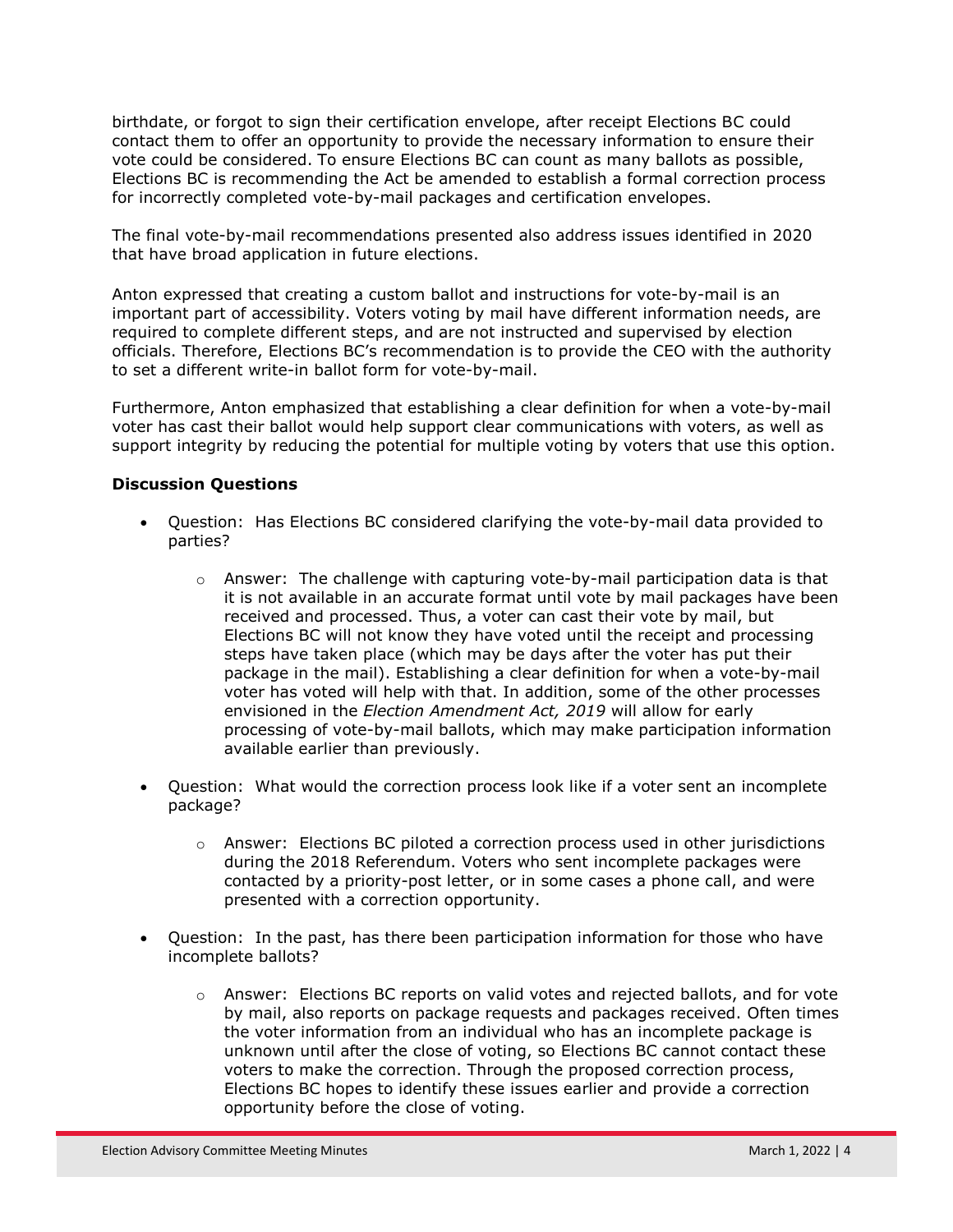- Question: How or why does the write-in ballot need to be different for vote-by-mail?
	- $\circ$  Answer: The part of the ballot where the voter would mark their choice would look identical; the only difference would be in the instructions. Providing custom instructions on the paper that contains the ballot is effective in getting voters to complete their ballot correctly. So the section the voter fills in (to vote) will be identical, but the instructions will be customized based on the voting opportunity.
- Question: Have you thought about asking voters to provide their email or phone number on the certification envelope itself in the event of any issues?
	- $\circ$  Answer: Elections BC asks for that information when the voter requests their vote-by-mail package. It is important information to collect on the front end so Elections BC is able to contact the voter if there are any challenges providing them with their vote-by-mail package.

After the discussion, Anton presented the second priority recommendation which is to establish clarity and consistency on how write-in ballots are adjudicated. Elections BC adjudicates ballots based on criteria established in section 123 of the *Election Act*. The Act establishes that voter intent is key when interpreting ballots. For example, section 123(c) states that write-in ballots with misspelled candidate or party names should not be rejected, as long as they clearly indicate the voter's intention to vote for a candidate in their electoral district.

In modern election campaigns, party leaders have increasingly become synonymous with their party and its campaign. They are the focus of a large portion of the party's advertising and messaging to the public. While voters do not directly vote for a party leader in B.C.'s Westminster-style parliamentary system, many voters think that they are voting for a party leader when they cast their ballot. For this reason, the intent of a voter who writes the name of a party leader on a write-in ballot is likely clear, even if the leader is not running in the voter's electoral district. This position was reinforced during the judicial recount in West Vancouver-Sea to Sky during the 2020 election. Basing his assessment on the Supreme Court of Canada Opitz decision, the presiding justice in the recount decided to accept ballots marked for a party leader as votes for the candidate running in that district.

After the priority recommendations, Anton turned the floor over to Charles Porter and Yvonne Koehn to present the technical recommendations.

Charles spoke to the technical recommendations related to administration, accessibility and integrity.

The administrative recommendations Charles presented included:

- Amending s. 87 to allow for the use of a secrecy envelope or sleeve, instead of just an envelope. Sleeves provide the same level of security while reducing costs and processing time.
- Amending s. 28 to require a notice of election be published as soon as possible after an election call, rather than within the current set 8-day timeframe. In an unscheduled election call, it is challenging or impossible to schedule publication in parts of B.C. within eight days, given reduced newspaper publication frequency.
- Ensuring times set under the *Election Act*, or by a CEO s. 280 order during the election period, are not subject to the *Interpretation Act*, which shifts dates forward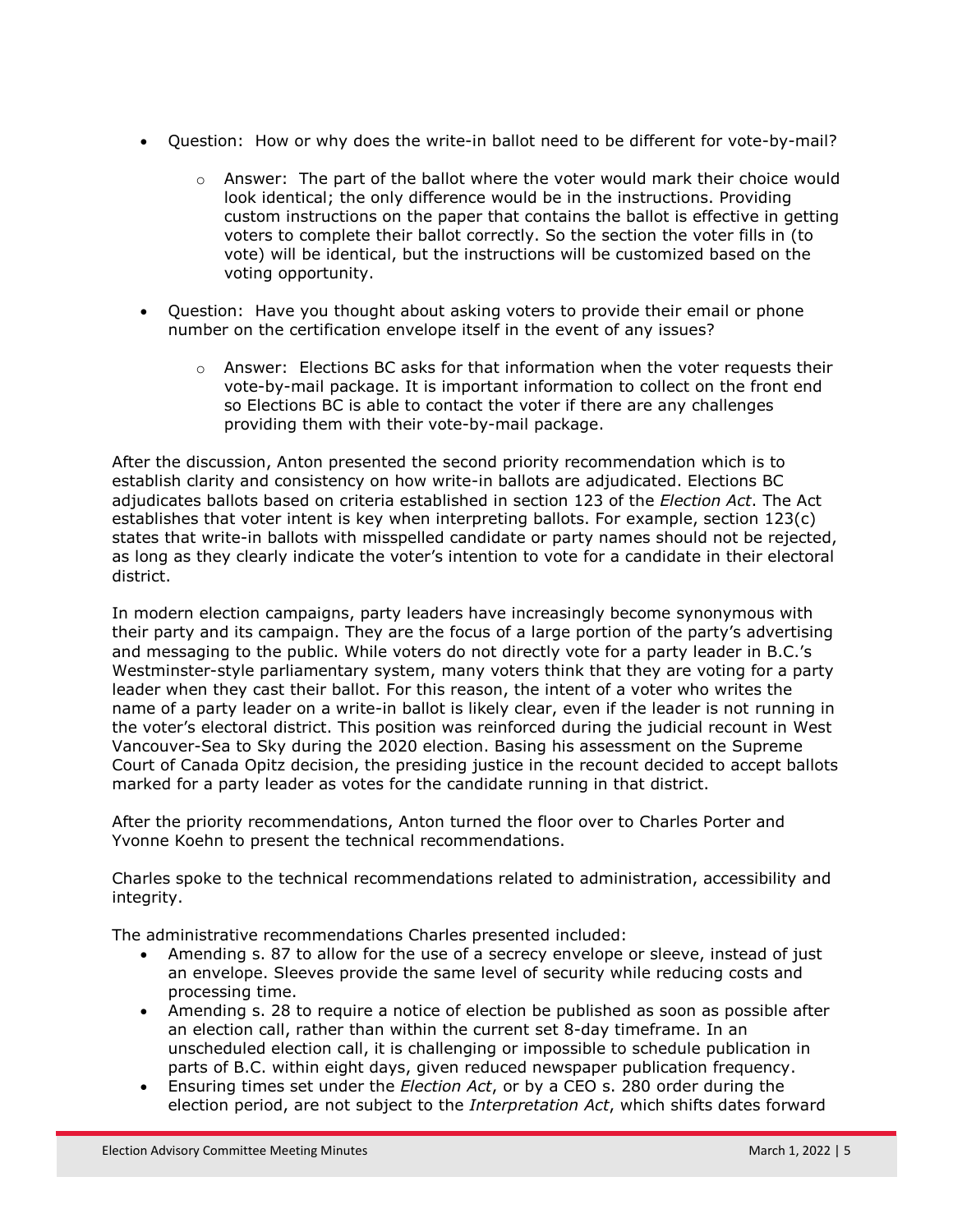when they fall on a holiday or a non-business day. Dates, times and deadlines that occur during the election period are time-sensitive and certainty is required.

 Authorizing the CEO to conduct final count and recounts for ballots administered under the remote voting provisions of the *Election Act* (sections 106, 108, and 108.01). Currently in the *Election Act*, only District Electoral Officers and their staff, not the CEO or headquarters staff, may prepare for or conduct final count or conduct recounts. As such, current practice has evolved to work around this issue. When Elections BC HQ staff assist with final count preparations, they are appointed as election officials by the local District Electoral Officer (DEO) adding burdensome administration. Furthermore, ballots from remote voting opportunities, such as voteby-mail, are centrally received by Elections BC but must be sent to DEOs for counting. Sorting, mailing and receiving these ballots at district electoral offices is time and resource-intensive. If the CEO were authorized to count centrally, results would be available sooner.

The accessibility recommendations Charles presented included:

- Amending s. 109(1)(a) to extend the assistance and translation provisions to voters at a district electoral office. Currently, assistance provisions set out for a "voting opportunity" would not apply during district electoral office voting, which is technically an "alternative voting option".
- Amending s. 109.01 to require an individual assisting in the completion of a vote-bymail package to record their name on the voter's certification envelope. This will establish consistency between vote-by-mail and other voting opportunities.
- Amending the Act to exempt Site-based Voting Area (SVA) residents from proving their residential address when voting at the opportunity established for their SVA. Instead, these voters would be required to present identification proving only their name. SVAs are residential care facilities, providing both medical care and a permanent home to their residents. It can be difficult for these voters to access usual forms of ID in a care setting. Furthermore, documentary proof of address is not practically needed when voting is being administered at the voter's home.

The integrity recommendation Charles presented was:

 Amending s. 72 to prohibit candidate representatives from communicating the results of counting until the conclusion of initial count on Final Voting Day.

# **Discussion Questions**

- Question: In reference to the integrity recommendation, what would be considered the conclusion of initial count?
	- $\circ$  Answer: The conclusion of initial count would be once the official results are released from Elections BC.
- Question: What challenge does this recommendation address?
	- $\circ$  Answer: With the rapid flow of information in the modern world, mixed with misinformation and disinformation, Elections BC wants to ensure that only accurate results from Elections BC as a trusted information source are communicated to the public when Elections BC is confident a result has been achieved through the appropriate process. Elections BC does not want social media posts announcing a candidate has won prior to the official result being made public.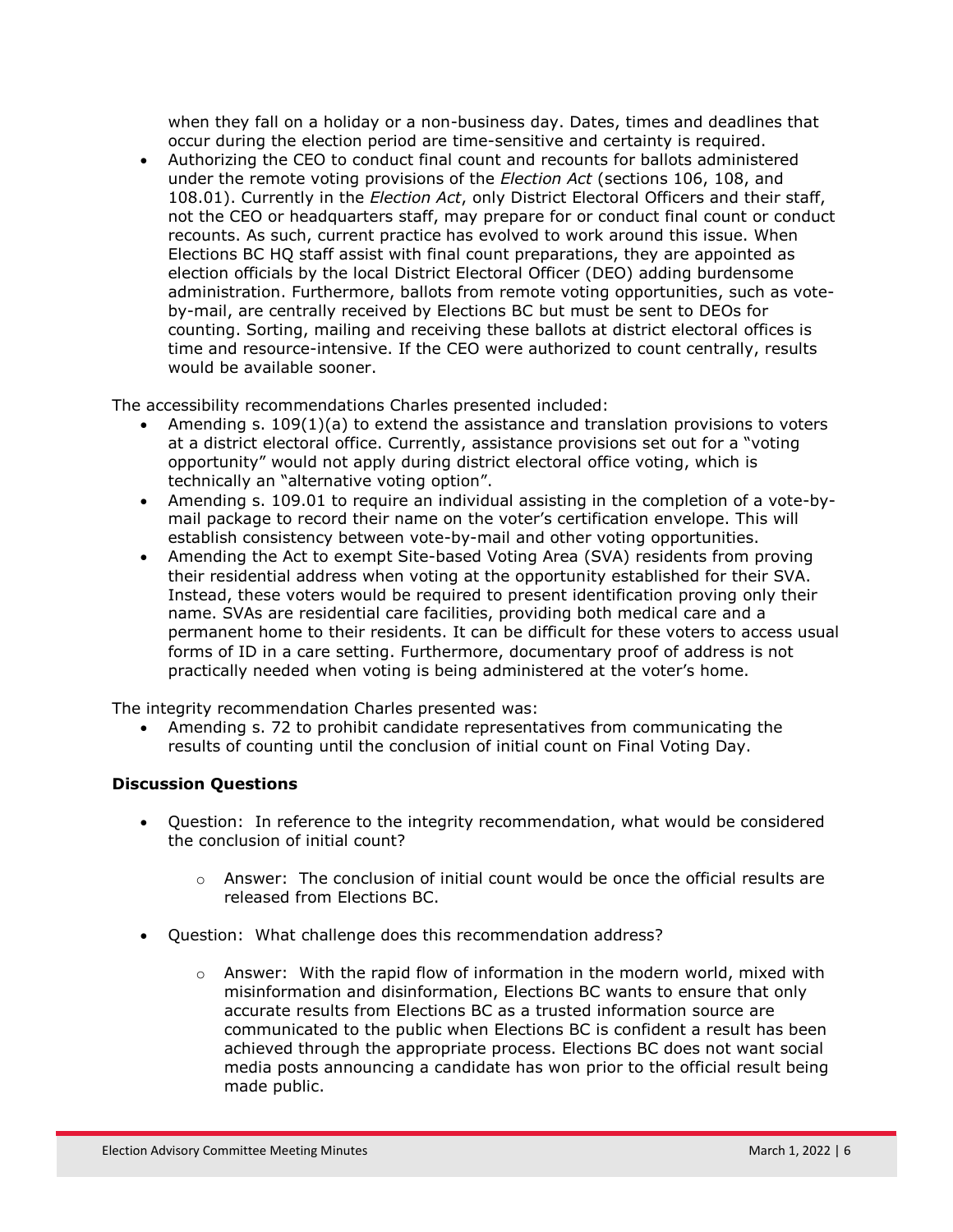- Question: Is Elections BC looking to prevent the communication of results from individual voting places to party staff or to prevent candidates from declaring they are a winner prematurely?
	- $\circ$  Answer: The issue is public communication of results or partial results through sources other than the Elections BC website, which is where the official results will be posted. Elections BC does not want candidate representatives providing live results on social media from a voting place when a count is ongoing.
- Question: If the results at a particular voting place are late, is Elections BC recommending that candidates cannot make comments until a winner is declared by Elections BC?
	- $\circ$  Answer: Language is key for this recommendation. The intent is not to prevent candidates from making comments, or from provincial media from "calling a race", but to prevent the dissemination of specific results that have not been released publically. If initial count is complete at a voting place, then the results are reported and publically available. If initial count is ongoing at a voting place, Elections BC does not want that information made available to the public.
- Question: Following the count of a ballot box, scrutineers are provided with a statement of votes from Elections BC. What is the problem with sharing that information publically?
	- $\circ$  Answer: We will consider this question. Thank you for the feedback on this recommendation; we will take a closer look at all aspects of this recommendation. Please provide any further comments once the recommendations summary document is shared after the meeting.

Following the discussion questions, Yvonne spoke to the technical recommendations related to service, transparency and enforceability.

Yvonne presented the following service recommendations:

- Amending the Act to allow candidates to complete their standing nomination package during the ordinary nomination period if they start their nomination submission during the standing nomination period. This will provide candidates more flexibility without any administrative drawbacks.
- Amending the Act to allow the CEO or appointed officials to correct nomination and financial documents on behalf of the candidate or political participants that contain minor errors or omissions. The reasoning behind this recommendation is that resubmitting documents can cause delays in acceptance of a nomination and is a burden to political participants who must resubmit or amend financial reports to address minor errors or omissions. Currently, minor errors can only be corrected by candidates who file their nomination papers in person at the DEO Office.
- Removing the requirement for acclaimed or appointed nomination contestants to file a signed statement attesting that they did not incur any expenses or receive political contributions for the nomination contest. This requirement is a burden to political participants without any significant benefit or transparency for the public.

Yvonne presented the following transparency recommendations: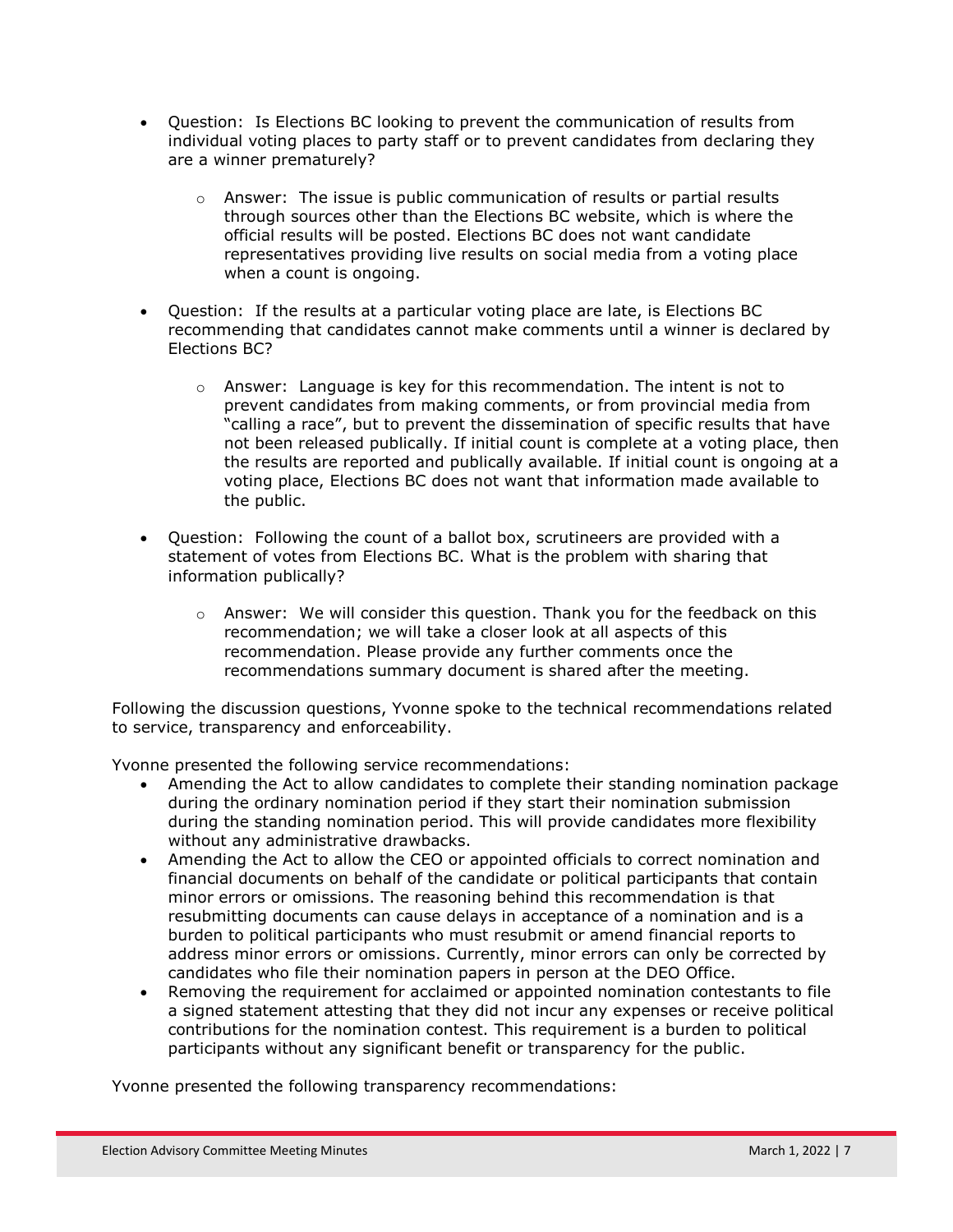- Amend the Act to require that Elections BC publish financial reports and data that are currently posted to Elections BC's Financial Reports and Political Contributions System (FRPC) as an extension of the provisions designed for in-person public inspection of these materials. The ability to disclose financial report and contribution information through publication rather than public inspection would provide greater clarity on the legal bounds regarding these disclosures. Guidance from legislators on retention periods could help balance transparency and contribution privacy considerations.
- Prescribe classes of personal information such as home address, personal contact information and signature for redactions. This would ensure privacy concerns are addressed and documents are redacted consistently, because currently there is limited authority for the CEO to redact information before it is made public in FRPC or on the Elections BC website.
- Remove the provision that requires the submission of a privacy policy acceptable by the CEO before accessing public inspection material, except for voters lists and participation information.
- Instead of Elections BC publishing a notice of an Administrative Monetary Penalty (AMP) in the Gazette as soon as possible, publish AMP information periodically on the EBC website, as well as in the annual report. This would be a more efficient tool for public notification of these penalties, which is important as Elections BC anticipates a higher volume of penalties to be published in the future with the introduction of new administrative monetary penalties in 2019.

Yvonne presented the following enforceability recommendations:

- Given the short time frames surrounding Final Voting Day advertising contraventions, advertising takedown powers for digital platforms would be an important tool to support the CEO's enforcement of the Act. Currently, the CEO has no powers to compel the take down of non-compliant ads on Final Voting Day.
- To ensure the mandatory requirements for political participants under the Act are always enforceable through specific provisions, it is critical that the CEO has a flexible, fair and effective "toolbox" of regulatory mechanisms. The Act currently establishes both AMPs and offences for different types of non-compliant activity; however, some requirements of the Act have no applicable penalty for contravention and others only have the option for offence investigation. AMPs are relatively timeefficient and allow for flexibility based on mitigating factors. Offences typically require a longer investigation, a determination by Crown Counsel on whether to lay charges, and a trial in Court. Furthermore, they are reserved for more serious cases of non-compliance. As such, Elections BC is recommending amendments that would authorize:
	- o penalties for fraudulent nomination documents;
	- o late filing requirements for disclosure reports;
	- o penalties for party failure to report nomination contest info;
	- o AMPs for ads on Final Voting Day, ads & campaigning within 100m of a voting place, advertising using another organization's or individual's property;
	- o AMPs in cases of unintentional multiple or corrupt voting; and
	- $\circ$  an option to enter into a public censure or compliance agreement instead of applying an AMP.

Anton thanked Charles and Yvonne for their presentations and proceeded with the final part of this agenda item, a review of public policy considerations for legislators and enhancements to Elections BC's 2020 Digital Communications, Disinformation and Democracy report.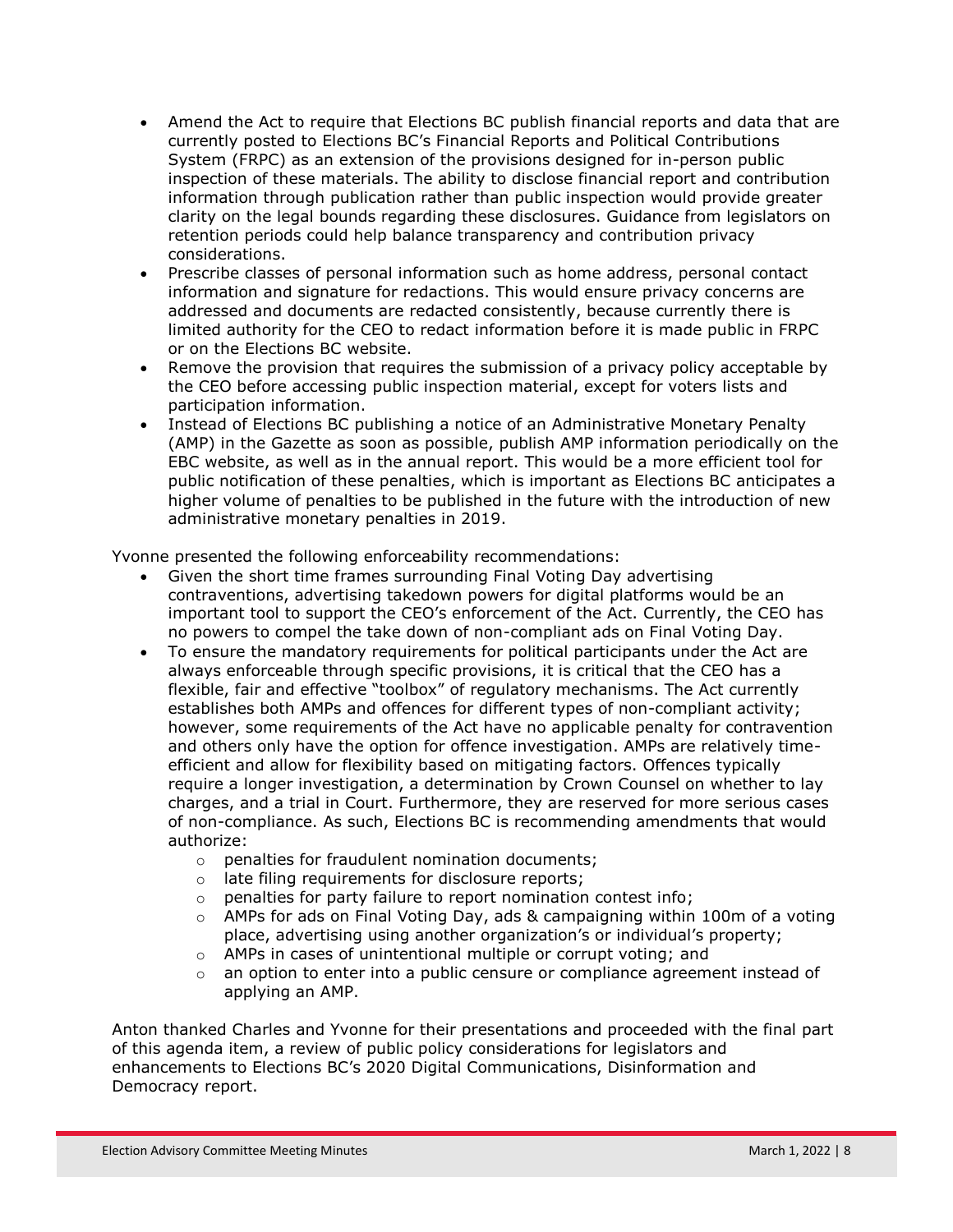Anton emphasized while it is not the role of Elections BC to take a position on public policy, Elections BC is uniquely positioned to identify issues related to existing public policy and bring these issues to the attention of legislators. Some changes to public policy may enhance the ability of the CEO to enforce the *Election Act*, or provide remedies to known issues. In raising these items, Elections BC acknowledges the sole authority of legislators to make laws pertaining to electoral democracy in British Columbia.

The first consideration Anton highlighted is the number of nominator signatures required by candidates. Currently, the *Election Act* requires candidates to gather 75 signatures from nominators as a part of their application package. Nominators must be voters in the electoral district the prospective candidate wishes to run in. This threshold has been a requirement in B.C. since 2008, and while thresholds vary across other Canadian jurisdictions, B.C.'s threshold is on the higher end of the scale. Further, recent feedback from candidates and parties indicated that the number of nominator signatures required was a barrier to participation. For these reasons, Elections BC suggests that legislators may wish to examine whether this threshold is still appropriate for B.C.

The second consideration Anton highlighted is the creation of a mechanism that would allow the writs of an election to be withdrawn during an extreme emergency. Elections BC's experience administering an election during the COVID-19 pandemic highlighted the importance of the Chief Electoral Officer's emergency powers under the *Election Act*. While these powers are broad and substantive, in relation to the election schedule they only enable the Chief Electoral Officer to modify the timing of an action under the *Election Act*, or establish a new date for that action to take place. They do not allow for the writs of election to be withdrawn in an extreme emergency that could make it unsafe to hold an election or severely limit accessibility of the electoral process, such as a major natural disaster.

The last public policy consideration Anton presented in this section of the agenda relates to voters list access. The voters list contains personal information of all registered voters in the province and is provided to authorized electoral participants to assist in communicating with voters and in campaigning to support increased voter participation. Due to the sensitivity of this information, recipients are required to implement a privacy policy around their use of the voters list.

The evolving national and international political environment highlights these privacy considerations, as well as concerns about personal safety. Federally in 2019, the Canadian Nationalist Party became a registered federal political party. This party promotes white nationalist views, and its founder and leader was charged with wilful promotion of hate. Under the *Canada Elections Act*, Canada's Chief Electoral Officer was compelled to provide the party access to the National Register of Electors. If a similar party emerged in B.C., Elections BC would be required to do the same.

At the local level in Alberta in 2021, a mayoralty candidate threatened to arm himself and go to the homes of healthcare workers, which raised concerns about access to the voters list. As a result, the city decided not to share the lists with any candidates.

For these reasons, Anton explained Elections BC will be highlighting this issue for legislators to consider. Anton also expressed that legislators may wish to create reasonable limits on access to the voters list where there is reason to believe that use of the list may compromise voter safety.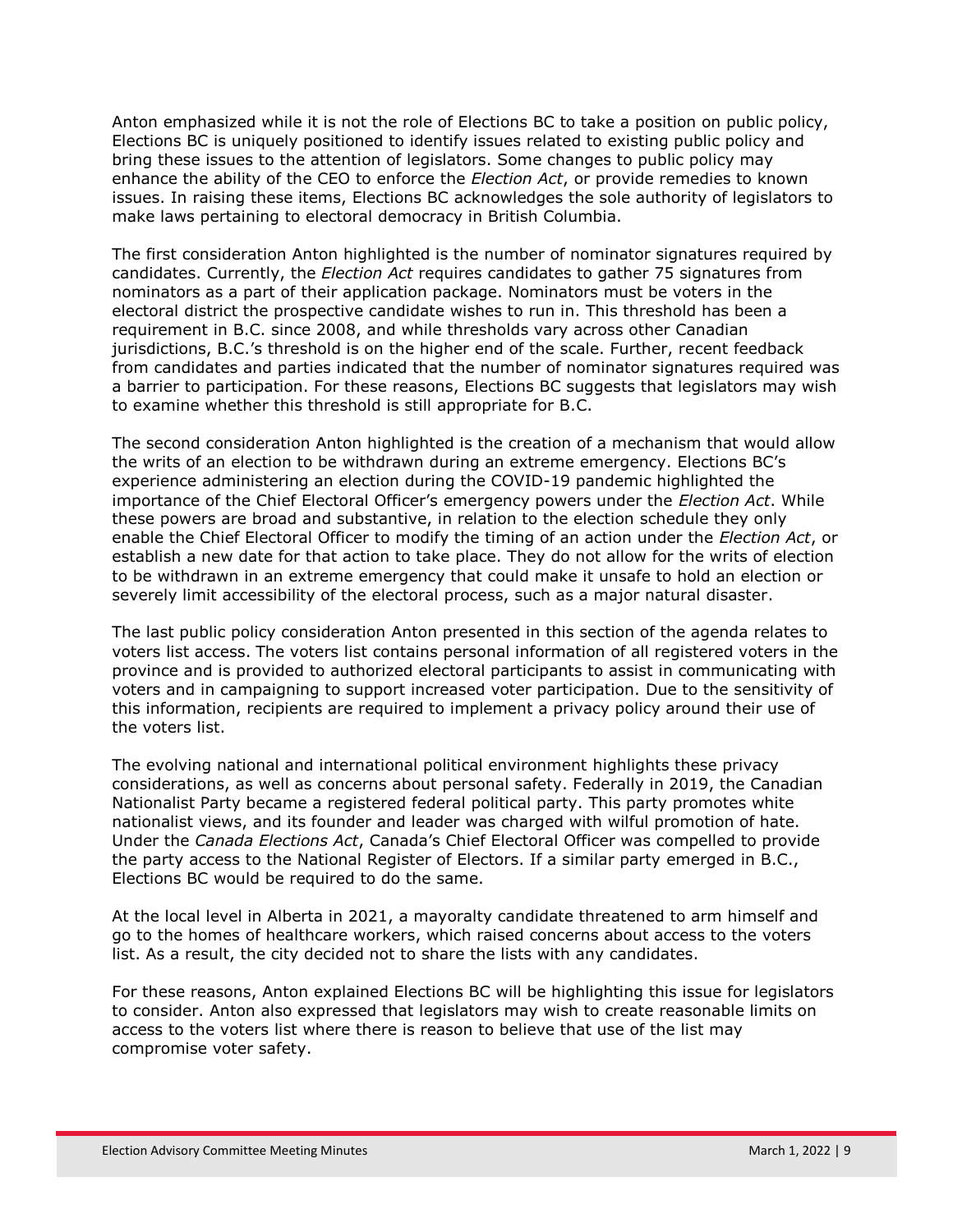During the final section of the recommendations for legislative change presentation, Anton focused on enhancements to Elections BC's 2020 Digital Communications, Disinformation and Democracy report.

The first recommendation in the Digital Communications, Disinformation and Democracy report proposed restrictions on intentionally impersonating or making false statements about political parties, candidates or Elections BC. Elections BC will recommend extending this to protect vendors and contractors that provide services to the Chief Electoral Officer from intentional impersonation or false statements. Elections BC believes this will provide an additional layer of security for electoral administration.

Another recommendation in the 2020 report focused on establishing specific timeframes within which digital platforms must remove non-compliant advertising, and establishing a duty of care for digital platforms to minimize the harm caused by non-compliant content. Elections BC also recommended instituting significant and meaningful fines for digital platforms that fail to remove non-compliant content within the established timeframe, or fail to meet their duty of care. However, following further review, Elections BC feels additional compliance measures would be appropriate. As such, Elections BC is recommending the CEO be given the authority to prohibit a digital platform from carrying election advertising if they have consistently demonstrated non-compliance with the period for takedown and duty of care provisions. This would impose a significant penalty on platforms that fail to come into compliance with the *Election Act*.

# **Discussion Questions**

- Question: Why is Elections BC only targeting digital platforms?
	- $\circ$  Answer: The focus in the report was the digital environment. In the analogue world, Elections BC has effective tools to resolve compliance issues. For example, Elections BC has the ability to take down or cover up signs. In the digital world, Elections BC does not have the same ability. Elections BC works with digital platforms and they are largely supportive, but depending on where the platform is hosted, it may be almost impossible to remove noncompliant advertising.
- Question: What is the necessity of write-in ballots? If there is a scheduled election, are write-in ballots still required or is there a way to hold ballots until candidates are nominated?
	- $\circ$  Answer: Write-in ballots are required when voters need to vote prior to the close of the nomination period. For example, there may be voters who are leaving the province shortly after an election is called. Elections BC's would like to reduce the use of write-in ballots as much as possible moving forward. For example, a planned enhancement to the online vote-by-mail package request system is to ask voters if they want their package held (if there is sufficient time) until ordinary ballots are ready for their electoral district.

Anton thanked EAC members for their attention as he, Charles, and Yvonne presented the recommendations and public policy considerations. He also informed members that they would receive a summary of recommendations for legislative change following the meeting and Elections BC would be pleased to accept their feedback by close of business on March 8, 2022.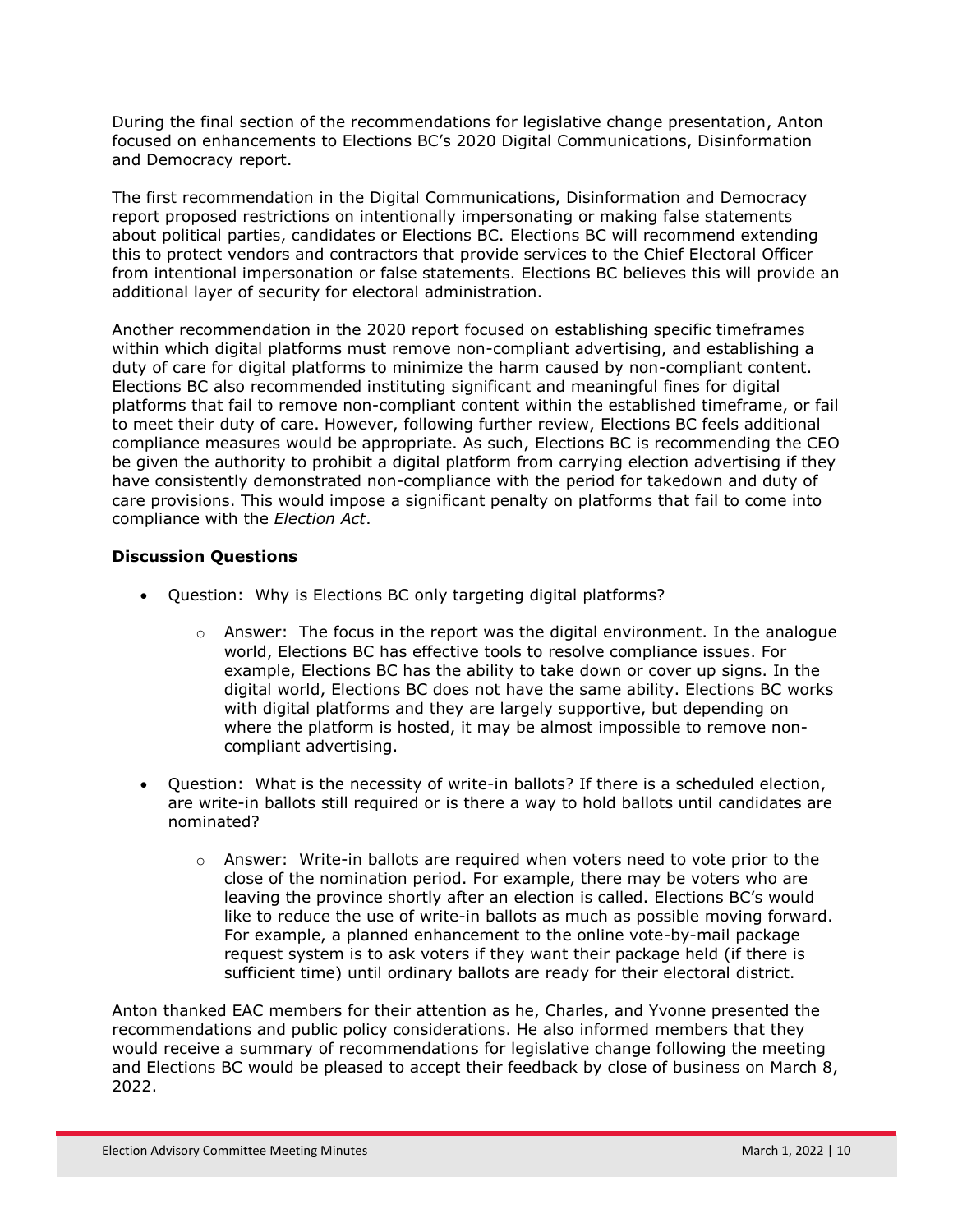# **3. Implementation of** *Election Amendment Act, 2019*

Anton introduced two new regulations resulting from Bill 43 – *Election Amendment Act, 2019* which was passed with unanimous support from legislators and received Royal Assent on November 28, 2019. This Act implemented in its entirety the May 2018 Report on Recommendations for Legislative Change tabled by the Chief Electoral Officer following the 2017 Provincial General Election. A key theme of the *Election Amendment Act, 2019* was to enable greater flexibility by replacing a number of prescriptive sections of the *Election Act* with CEO regulations.

The two regulations under consideration, copies of which were emailed to committee members yesterday, are:

- the Vote Counting Regulation; and
- the Ballot Form Regulation

## **Vote Counting Regulation**

The Vote Counting Regulation establishes the following:

- requirements for transcription for instances where a ballot cannot be interpreted by vote-counting equipment;
- requirements for the quality assurance process for vote counting equipment; and
- the requirements for a DEO when conducting a manual recount of ballots under s. 136, including requirements for preparing and delivering ballots to a DEO conducting a recount in another electoral district.

Section 1 defines the *Election Act* as the Act Elections BC is concerned with in the regulation. Sections 2 and 3 set out the circumstances in which ballots may be transcribed at initial count, as required under section 120.01 (5)(a) of the *Election Act*, and the procedures that must be followed during the transcription process.

Under the *Election Act* (s. 79.04(5)), vote-counting equipment must be programmed to notify the voter if the ballot is unreadable when it is inserted. The voter would then be able to get a new ballot and mark it in such a way that it can be read, or they can cast their ballot without a valid candidate selection, knowing that it will be rejected.

As this notification and correction process exists in the legislation, the transcription process outlined in the regulation only applies to ballots that are inserted into the vote-counting equipment during initial count without the voter present. The regulation sets out three circumstances where this could occur.

First, write-in ballots will have to be transcribed onto ordinary ballots in order to be inserted into vote-counting equipment. Ordinary ballots inserted into the vote-counting equipment that are damaged in such a way that the vote-counting equipment cannot read them, or contain a clear mark that cannot be read, will also need to be transcribed onto an appropriate ordinary ballot for the voter's electoral district. This could occur without the voter present if the ballot was placed into an auxiliary compartment when the voter voted. For example, in the case of a long line-up, power outage, or if the ballot was placed in a certification envelope (e.g. in the case of mail-in ballots that are specified for counting during initial count).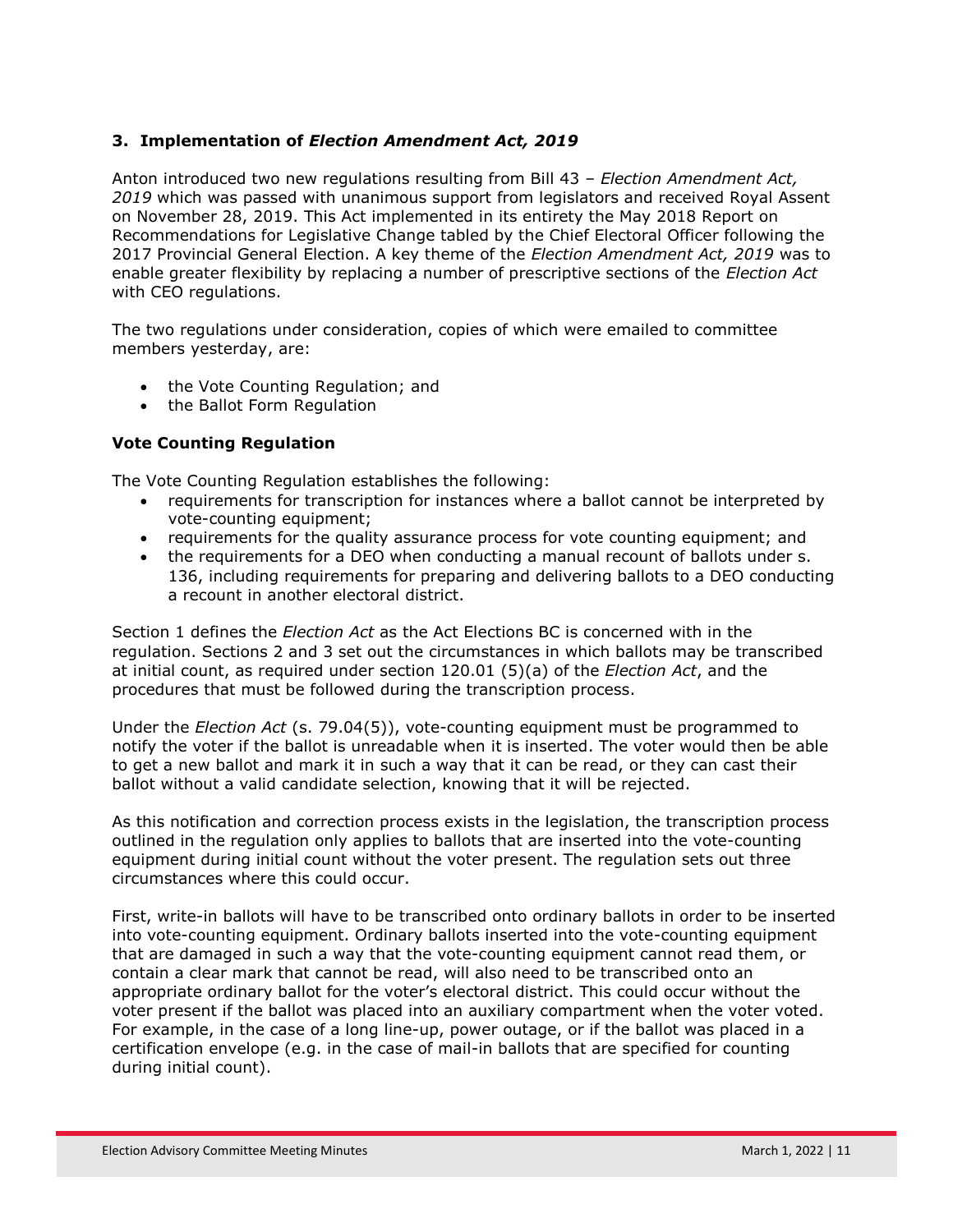The transcription process will take place during preparations for initial and final count. Ballots may only be transcribed if the voter's intent is clear. If the voter's intent is not clear, a ballot is not eligible for transcription, and would be rejected at the count. Candidates and candidate representatives that are entitled to be present at initial count and final count may observe the transcription procedure.

Section 4 of the regulation establishes a process that allows candidates or candidate representatives to object to the transcription of a ballot. Objections can only be made at the time of transcription, the decision of the election official is final (subject to a recount), and appropriate documentation must be completed. If a ballot is not accepted for transcription, the existing provisions under the *Election Act* to object to a rejected ballot would still apply.

Section 5 of the regulation establishes the quality assurance process required for votecounting equipment under s. 120.02 (1) of the Act. The Quality Assurance (QA) process must take place after the completion of initial count. The QA process will incorporate two steps:

- logic and accuracy testing of at least one piece of vote-counting equipment used during initial count in each electoral district; and
- a hand count of the ballots counted during initial count by a selected piece of votecounting equipment in each electoral district.

At least one piece of vote-counting equipment per electoral district must be selected for the post-initial count logic and accuracy testing step and the hand count step of the QA process. If the CEO specifies that ballots in certification envelopes will be considered under the authority of section 115 (2) of the Act, then at least one piece of vote-counting equipment used to count these ballots must be selected for the logic and accuracy testing step of the QA process.

The logic and accuracy test involves using the vote-counting equipment to count the ballots in a set of marked test ballots, and comparing a record of the expected results of the count with the record produced by the vote-counting equipment. The hand count step involves conducting a hand count of the ballots associated with a single piece of vote-counting equipment and comparing the results produced by the hand count to the record produced by the equipment at initial count.

The DEO must consider the results of the QA process when deciding whether a DEO recount will take place, and the results of the QA process must be reported to the Chief Electoral Officer.

Sections 6 and 7 establish the requirements for recounts conducted by DEOs. One of the advantages of the modernized election administration brought into law by the *Election Amendment Act, 2019* is that tabulators can count ballots from any district in the province, rather than needing to be sent to their "home" district for counting during final count. However, this presents some complexities around arranging for recounts, which are addressed by Section 6 of the regulation.

Section 6 sets out the procedures that must be followed if a DEO conducting a recount requires the original ballots that were counted in another electoral district to be sent to their office for the purposes of the recount. This process requires the DEOs of the districts where ballots subject to recount were cast to create and retain copies of the ballots, and deliver the originals to the DEO conducting the recount.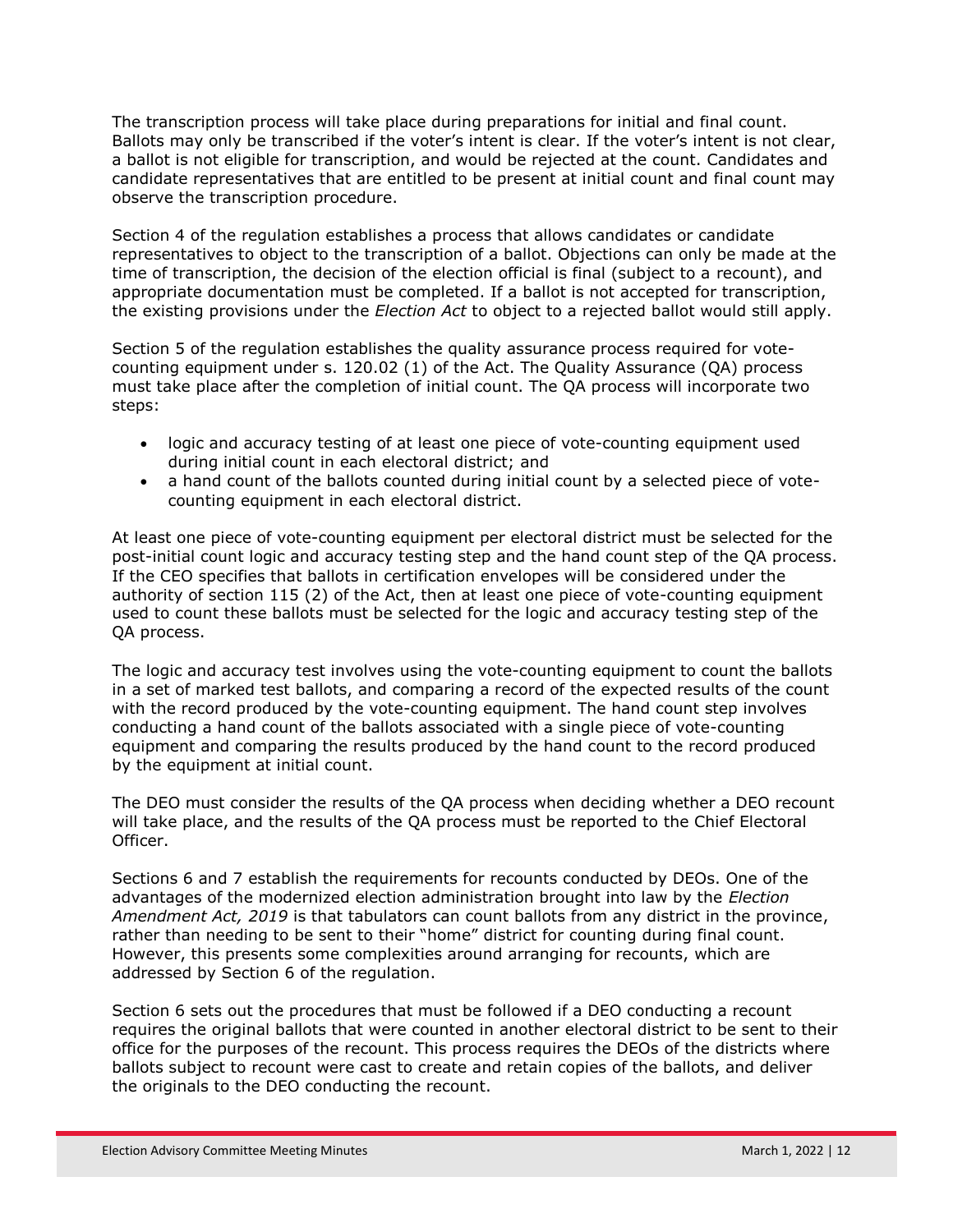Section 7 sets out the procedures to be followed by the DEO in conducting a recount under section 136 of the Act. The ballots must be counted by hand, without using vote counting equipment, per the criteria in sections 122 and 123 of the Act. Candidates and candidate representatives may be present and may object to the acceptance or rejection of a ballot. An election official who considered a set of ballots at initial count is not permitted to participate in a recount of those ballots during a DEO recount.

## **Discussion Questions**

- Question: Can you please speak to the rights of candidate representatives in respect to processes you described?
	- $\circ$  Answer: Elections BC will provide opportunities for candidate representatives to watch the processes described. The procedures currently in place for scrutineers in voting places will remain and access to voting places as per the current legislation will be maintained.

## **Ballot Form Regulation**

The Ballot Form Regulation establishes the form of ordinary ballots, which can be used with vote-counting equipment, and the form of write-in ballots. The requirements for the ballots are set out in section 86 of the Act, and the ballot forms provide sample text and placeholder text for example purposes.

Section 1 of the regulation sets out a required definition. While sections 2 and 3 establish the ballot forms that are prescribed for the purposes of s. 86 (2) and (5) of the Act.

The ordinary ballot form, which will appear as Schedule 1 of the regulation, is populated with the following text:

- placeholder text for the year, event title, electoral district and EDC (Electoral District Code)
- instructions on how to mark the ballot
- sample candidate names, arranged in alphabetical order by surname
- sample political party names and wording to indicate if a candidate has requested to be shown as "independent"

The write-in ballot form, which appears as Schedule 2, is populated with the following text [subject to change]:

- "Provincial Event" heading
- "Write-in Ballot" heading
- instructions on how to mark the ballot
- "I vote for" text
- warning against reproduction of ballot

## **Discussion Questions**

 Question: This is a question regarding ordinary ballots. The Act says an individual votes by filling in the blank space provided on the ballot opposite the name of the candidate they would like to vote for. However, I noticed the instructions say to mark the ballot with an X or to fill in the circle. Are those the only markings the tabulator can read?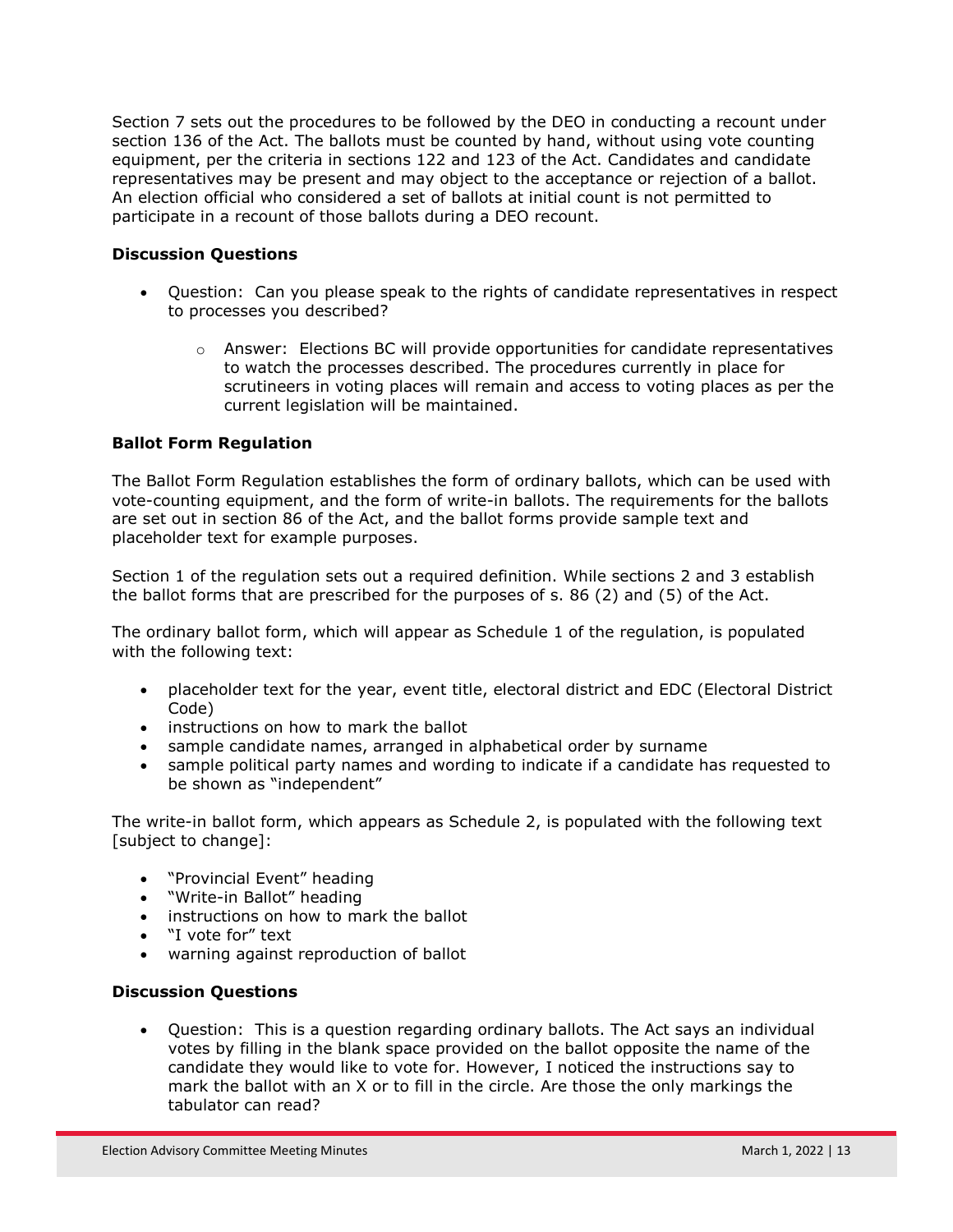$\circ$  Answer: Our recommended marks are an X or filling in the circle, but the tabulator will have a threshold to detect marks within the sensor area. It is a low threshold, but if the ballot cannot be read the tabulator and technical officer present will alert the voter who will then have the opportunity to mark the ballot correctly. Furthermore, if a ballot was placed into an auxiliary compartment (rather than a tabulator), in the transcription process it could be determined that the voter's intent is clear and transcribed so the tabulator can interpret their vote.

Anton informed members that Elections BC would be pleased to accept their feedback on the regulations by close of business on March 4, 2022.

#### **Impact on future by-elections**

The final agenda item Anton discussed with EAC members was the impact of the completion of Elections BC's implementation of the *Election Amendment Act, 2019* on future byelections.

When the *Election Amendment Act, 2019* received Royal Assent at the end of November 2019, not all elements of that legislation came into force. These primarily related to Elections BC's implementation of the modernized voting place. In early February this year, Anton wrote to the Attorney General requesting that Cabinet bring into force all remaining provisions of the *Election Amendment Act, 2019* as soon as possible. Once this is complete, Elections BC will be in a position to deposit the final two regulations of that Act, which were reviewed today, and will be ready to administer a by-election under this model.

The *Election Act* has a provision that amendments to the Act do not apply for six months, unless consultation is had with the EAC and early readiness is Gazetted. As this is the case, Anton signaled Elections BC's intent to Gazette early readiness as soon as possible to EAC members.

With a by-election pending in Vancouver-Quilchena, this is a very important opportunity for B.C. to have its first election under the new modernized model. This model will not only provide significant benefits to voters in terms of increased accessibility and an improved voter experience at the voting place, but it will also enable Elections BC to provide close to real-time voter participation information to campaigns to support their get out the vote efforts. It will also see the first use of tabulators to count paper ballots, and thus will see results from initial count produced and reported within minutes of the close of voting on election night.

The first elections under this new model will be a new experience for voters, campaigns and Elections BC. Elections BC will make sure there is information and communications on the changes to expect. Elections BC also plans to use voter exit-surveys to capture their initial perspectives. This, along with lessons learned sessions with parties and other stakeholders, will allow for any corrections prior to the next scheduled provincial election in 2024.

#### **Discussion Questions**

 Question: Will updated forms and guides be available in the coming weeks so campaigns, candidates, and candidate representatives have current information?